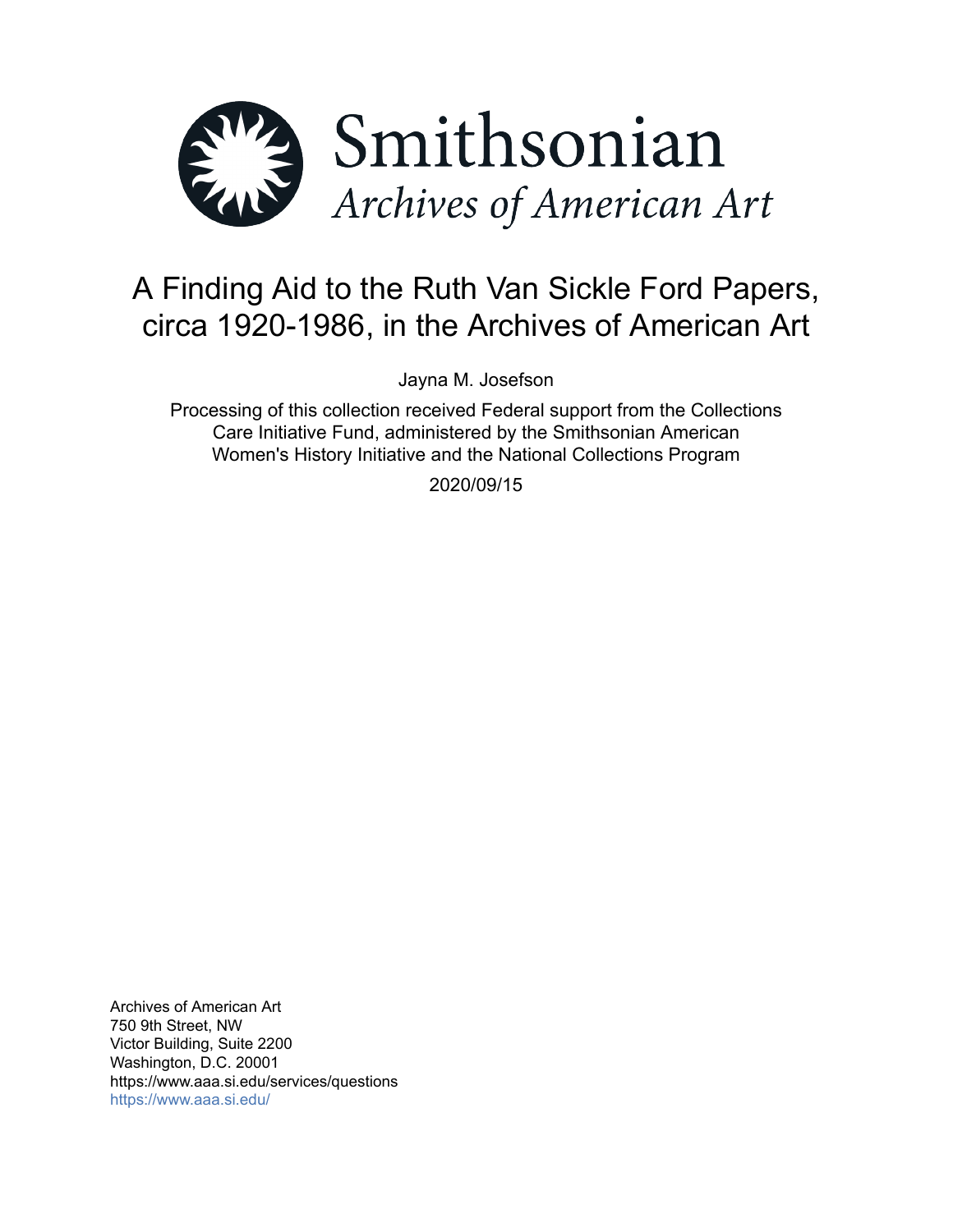## **Table of Contents**

<span id="page-1-0"></span>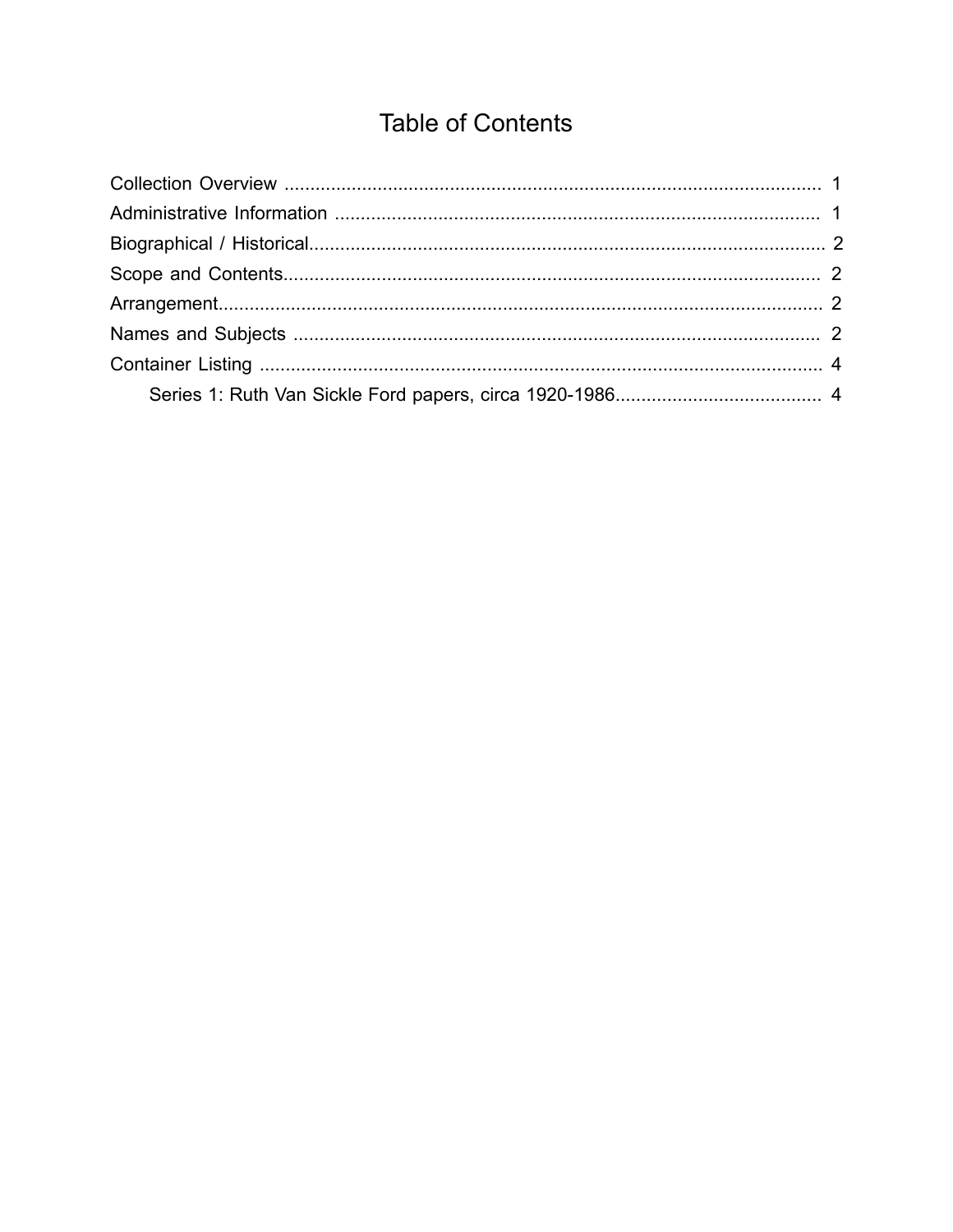## <span id="page-2-0"></span>**Collection Overview**

| <b>Repository:</b> | Archives of American Art                                                                                                                                                                                                                                 |
|--------------------|----------------------------------------------------------------------------------------------------------------------------------------------------------------------------------------------------------------------------------------------------------|
| Title:             | Ruth Van Sickle Ford papers                                                                                                                                                                                                                              |
| Date:              | circa 1920-1986                                                                                                                                                                                                                                          |
| Identifier:        | AAA fordruth                                                                                                                                                                                                                                             |
| Creator:           | Ford, Ruth Van Sickle, 1897-1989                                                                                                                                                                                                                         |
| Extent:            | 1.7 Linear feet                                                                                                                                                                                                                                          |
| Language:          | English.                                                                                                                                                                                                                                                 |
| Summary:           | The papers of painter and educator Ruth Van Sickle Ford (1897-1989)<br>measure 1.7 linear feet and date from circa 1920 to 1986. Found are<br>biographical materials, correspondence, writings, printed materials,<br>three scrapbooks, and photographs. |

## <span id="page-2-1"></span>**Administrative Information**

#### Acquisition Information

Barbara Turner donated her mother's papers to the Archives of American Art in 1987.

#### Separated Materials

The Archives of American Art also holds microfilm of material lent for microfilming (Reel 3956, frames 187-316) including 55 handmade Christmas cards, news clippings,a booklet, photographs, and one sketch by Claude Buck. Originals are in the possession of Barbara Turner. Loaned materials were returned to the donor and are not described in the collection container inventory.

#### Available Formats

Portions of the collection are available on 35mm microfilm reels 3955-3956 available at Archives of American Art offices and through interlibrary loan. Researchers should note that the arrangement of material described in the container inventory does not reflect the arrangement of the collection on microfilm.

#### Processing Information

The collection received a preliminary level of arrangement after donation and was partially microfilmed on reels 3955-3956. The collection was processed, and a finding aid prepared by Jayna Josefson in 2020.

#### Preferred Citation

Ruth Van Sickle Ford papers, circa 1920-1986. Archives of American Art, Smithsonian Institution.

#### **Restrictions**

This collection is open for research. Access to original papers requires an appointment and is limited to the Archives' Washington, D.C. Research Center.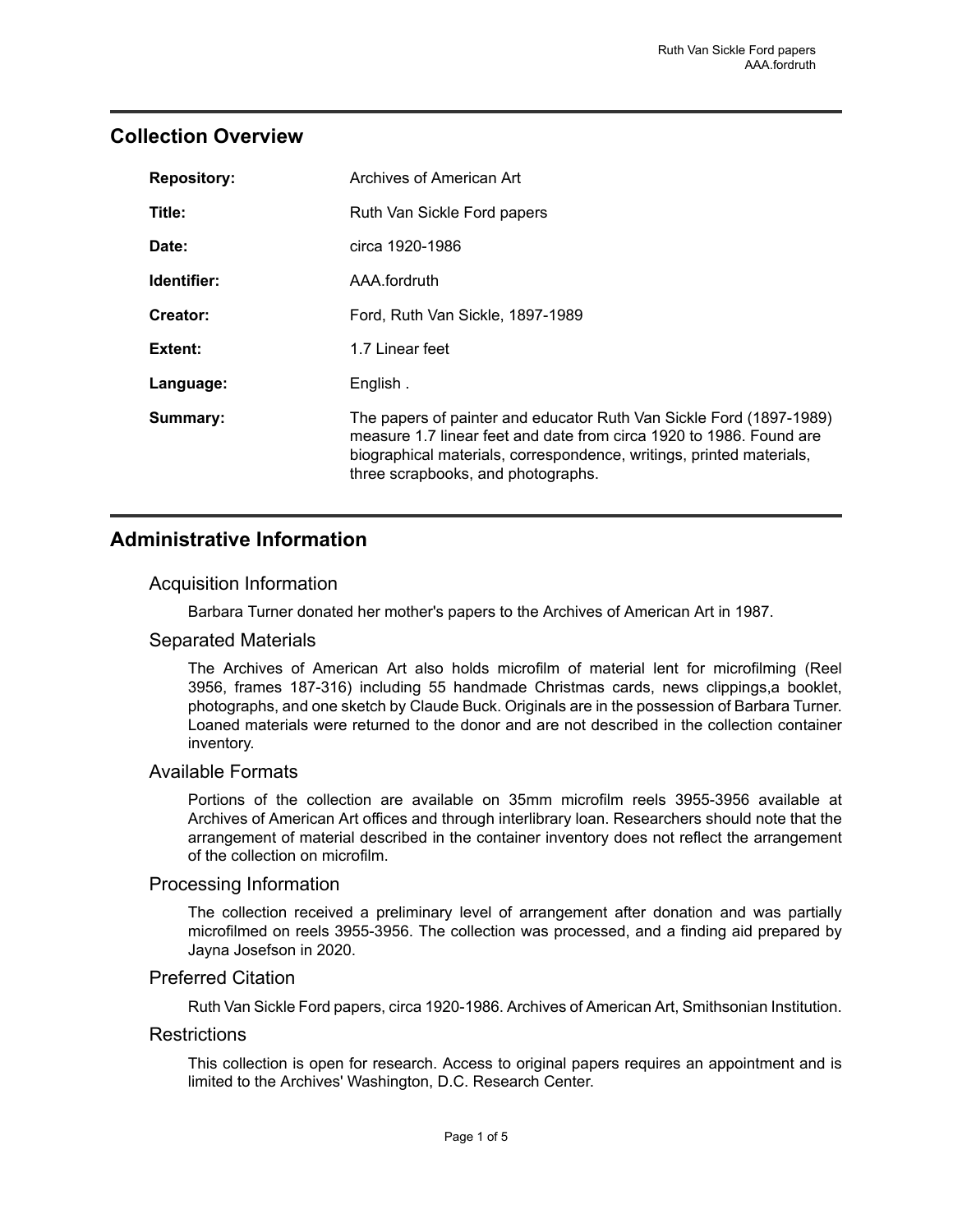#### Conditions Governing Use

The Archives of American Art makes its archival collections available for non-commercial, educational and personal use unless restricted by copyright and/or donor restrictions, including but not limited to access and publication restrictions. AAA makes no representations concerning such rights and it is the user's responsibility to determine whether rights or restrictions exist and to obtain any necessary permission to access, use, reproduce and publish the collections. Please refer to the Smithsonian's Terms of Use for additional information.

## <span id="page-3-0"></span>**Biographical / Historical**

Ruth Van Sickle Ford (1897-1986) was a painter and educator active in Chicago, Illinois. She was president and owner of the Chicago Academy of Fine Arts from 1936 to 1960.

Ford was born in Aurora, Illinois. She enrolled at the Chicago Academy of Fine Arts, where she studied under Carl Newland Werntz, and graduated in 1918. Over the course of her career her works were exhibited throughout the United States. In addition to her painting, Ford returned to the Chicago Academy of Fine Arts to teach watercolor and oil painting, and ultimately purchased the school and served as both president and director.

In 1918, Ruth married Arthur Ford and together they had a daughter, Barbara. Ruth Van Sickle Ford died in 1989 in Aurora, Illinois.

## <span id="page-3-1"></span>**Scope and Contents**

The papers of painter and educator Ruth Van Sickle Ford (1897-1989) measure 1.7 linear feet and date from circa 1920 to 1986. Found are biographical materials, correspondence, writings, printed materials, three scrapbooks, and photographs.

#### <span id="page-3-2"></span>**Arrangement**

Due to the small size of this collection the papers are arranged as one series.

#### <span id="page-3-3"></span>Names and Subject Terms

This collection is indexed in the online catalog of the Smithsonian Institution under the following terms:

Subjects:

Women artists Women educators Women painters

Types of Materials:

**Scrapbooks** 

Names:

Chicago Academy of Fine Arts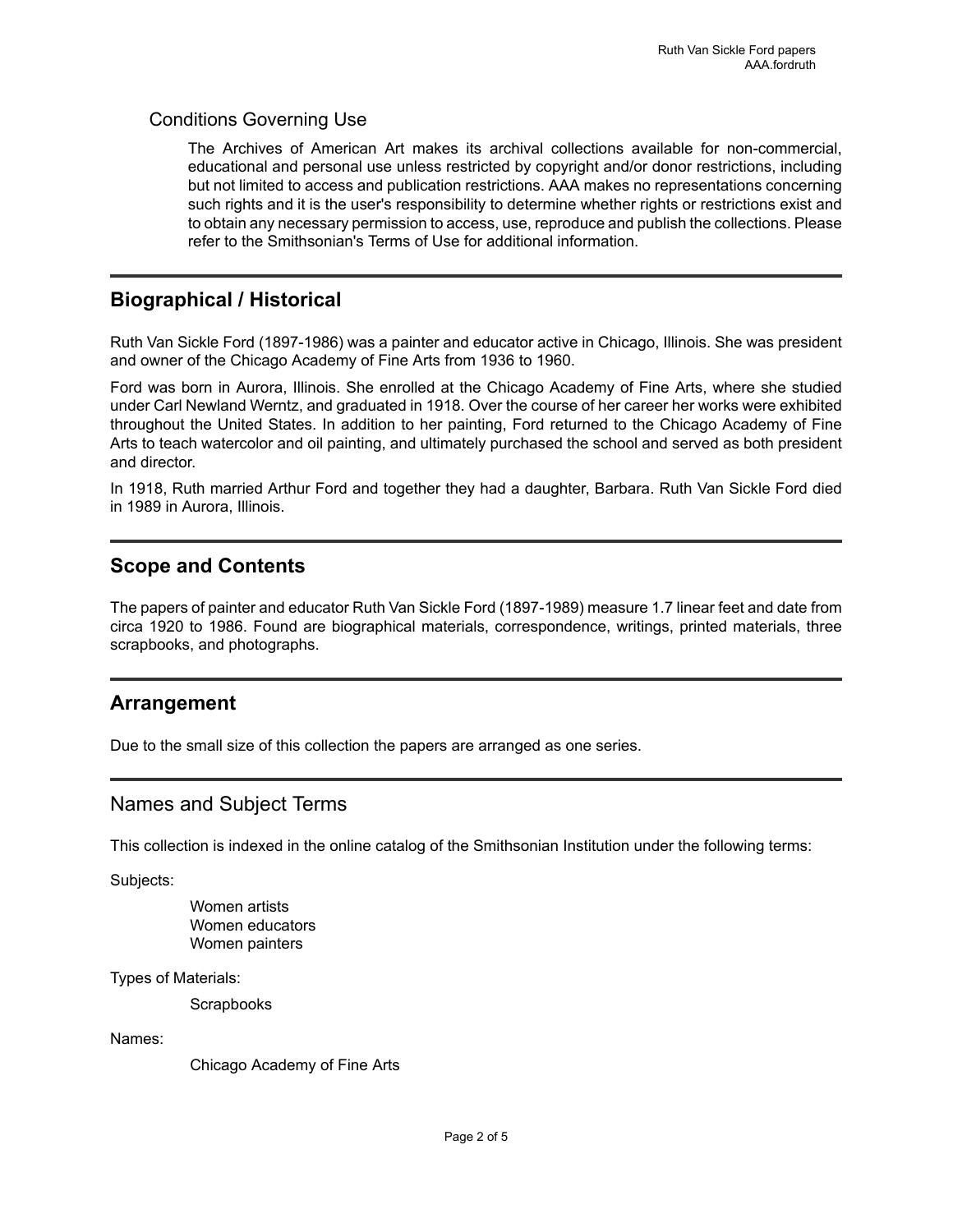Occupations:

Educators -- Illinois -- Chicago Painters -- Illinois -- Chicago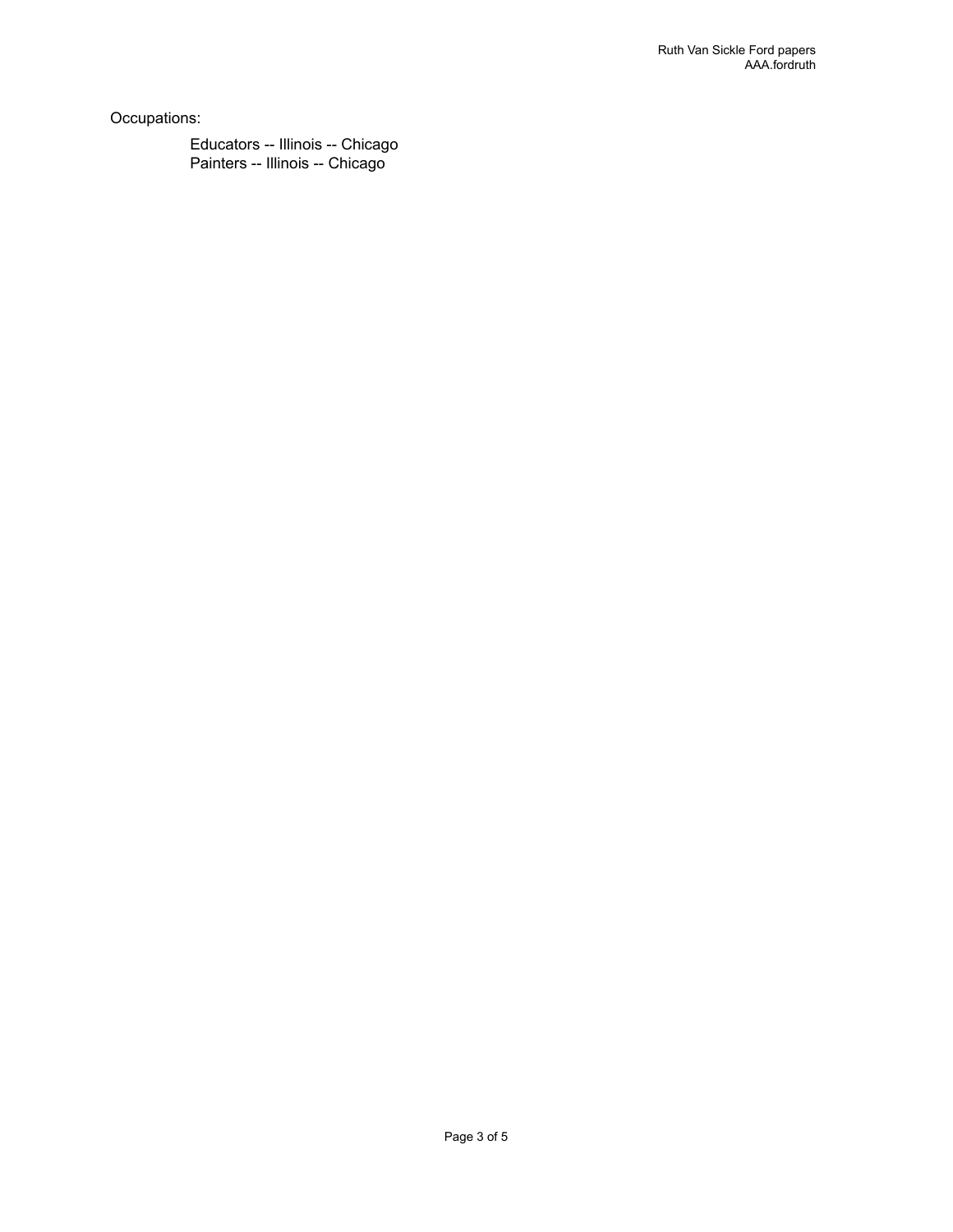## <span id="page-5-0"></span>**Container Listing**

## <span id="page-5-1"></span>Series 1: Ruth Van Sickle Ford papers, circa 1920-1986

#### *1.7 Linear feet (Boxes 1-3)*

Scope and Contents: Biographical materials consist of awards and resumes. Letters are from friends and art organizations including Aurora University, Art Instruction Associates, Rockport Art Association, and Mrs. V. Walworth. Also found is a xerox copy of a letter from Henry Fonda. Twenty-six letters (1982) are from young students at the Allen School in Aurora, Illinois, thanking Ford for her visit.

> Writings include four notebooks containing information and photographs concerning specific works of art by Ford. Also found is a bound book of class outlines from the Chicago Academy of Fine Arts from 1940 to 1941.

> Printed materials include clippings, exhibition announcements and catalogs, reproductions of works of art, and school publications. Two clippings scrapbooks and one mixed-media scrapbook focus on Ford's painting and teaching careers. Photographs depict Ford, her family and friends, homes and architecture, and works of art.

|  | Box 1, Folder 1 | Biographical Material, Awards, 1952-1977 |
|--|-----------------|------------------------------------------|
|--|-----------------|------------------------------------------|

- Box 1, Folder 2 Biographical Material, Sketches and Resumes, circa 1950
- Box 1, Folder 3 Correspondence, 1967-1982
- Box 1, Folder 4-7 Writings, Notebooks, on Ford's Watercolors, circa 1949
- Box 1, Folder 8 Writings, Class Outlines, Chicago Academy of Fine Arts, 1940-1941
- Box 1, Folder 9-10 Printed Material, Clippings, 1950-1986
- Box 1, Folder 11-14 Printed Material, Exhibition Announcements and Catalogs, 1945-1986
- Box 1, Folder 15-16 Printed Material, Reproductions of Works of Art, 1945-1986
- Box 1, Folder 17 **Printed Material, School Publications, 1960s-1970s**
- Box 2, Folder 1-2 Scrapbook, Clippings, 1941
- Box 3, Folder 3 Scrapbook, Mixed Media (Oversized), 1941-1960
- Box 2, Folder 3-4 Photographs, Portraits and Personal Snapshots, circa 1920-1975
- Box 3, Folder 1 Photographs, Portrait (Oversized), circa 1930
- Box 2, Folder 5-6 Photographs, Homes and Architecture, 1950-1970s
- Box 2, Folder 7-8 Photographs, Works of Art, 1965-1970